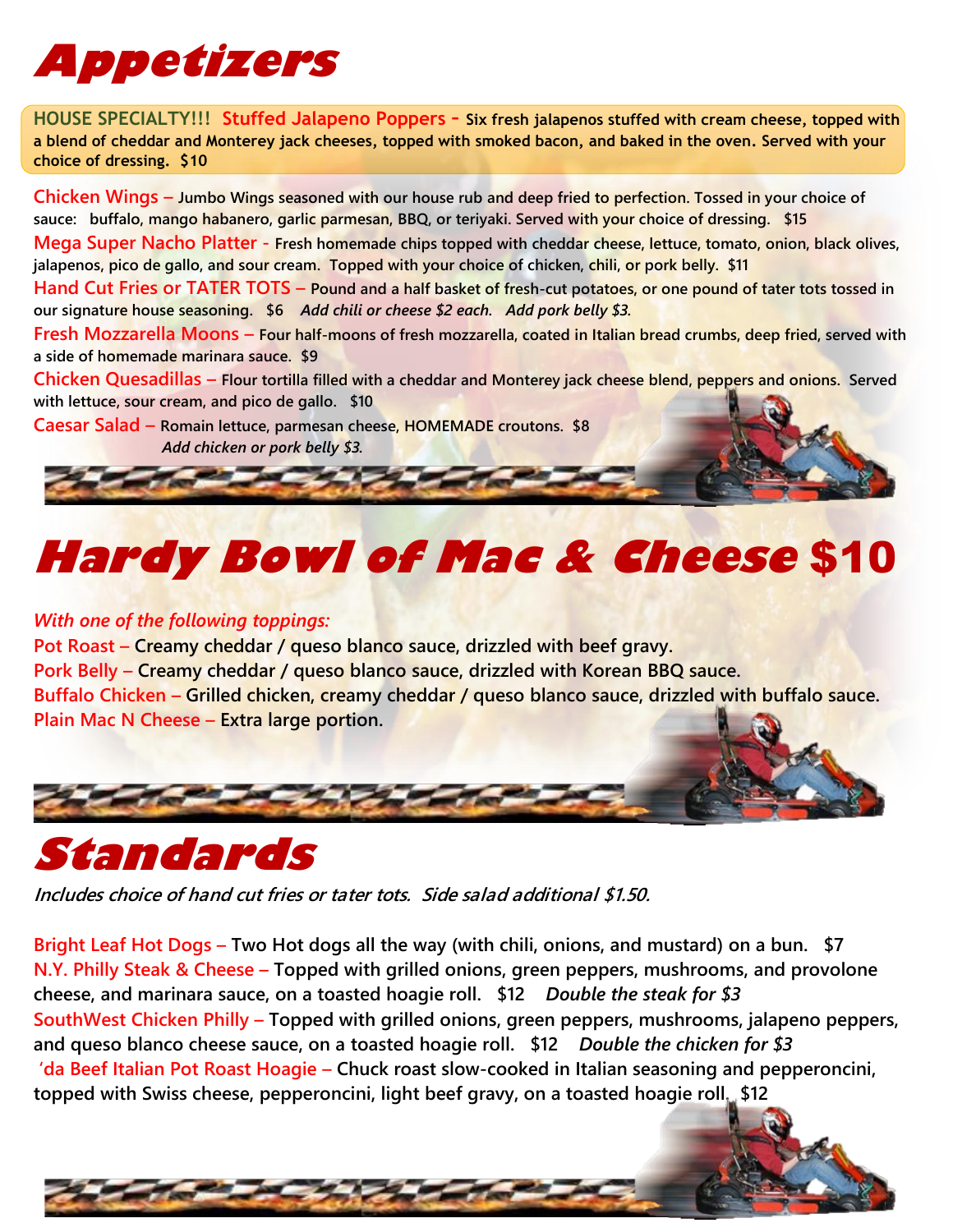## **Burgers & Chicken**

*Includes choice of hand cut fries or tater tots. Side salad additional 1.50.*

*Burgers available cooked medium rare to well done.\**

**Build Your Own Burger\*– A ½ lb prime Angus beef patty on a grilled brioche bun. \$12** *Add American, Swiss, provolone cheese, chili \$ .50 each \* Add pork belly \$2 \* Additional patty \$4.50*

**Rush Kart Burger\* – A ½ lb prime Angus beef patty topped with fried egg, American cheese, and Dijon honey mustard spread on a grilled brioche bun with lettuce, tomato, and onion. \$13** *Additional patty \$4.50*

**Chicken Sandwich – Your choice of grilled or hand-breaded and fried chicken breast topped with lettuce, tomato, and onion. Served on a grilled brioche bun. Chicken may be tossed in your choice of wing sauce. \$10** *Double chicken \$3* **Chicken Cordon Bleu Sandwich – Fried chicken breast, topped with smoked ham, Swiss cheese, and creamy cheese sauce on a grilled brioche bun. \$12**

**Chicken Tenders – Basket of Chicken tenders. Your choice of grilled or hand-breaded and deep fried. Chicken may be tossed in your choice of wing sauce. Served with your choice of dipping sauce. \$10**

 *\*Burgers and eggs may be cooked to order.* 

 *Consuming raw or undercooked food may increase your risk of foodborne illness.*

## **Signature House Specials**

**Pork Belly Sandwich – Smoked pork belly with lettuce, picco de gallo, spicy chipotle chilli aioli sauce on a grilled brioche bun. Choice of Fries or Tater Tots. \$10**

**Pork Belly Cuban – Smoked pork belly, smoked ham, Swiss cheese, kosher pickles, yellow mustard, and mayo on toasted baguette bun. Choice of Fries or Tater Tots. \$10**

**Smoked Pork Belly Pizza – Extra thick 8", smoked pork belly, BBQ sauce,** 

**with Monterey jack cheddar cheese and mozzarella. Drizzled with Korean sauce. \$10**



### **Signature Homemade Pizza's Fresh made dough and pizza sauce!**

**13" Pizza – up to two toppings \$13 6" Personal Pizza – up to two toppings \$7**

**ALL AND AND** 

*Additional toppings \$1 each \* Extra cheese \$2 \* Add chicken or steak \$3 Available toppings: pepperoni, sausage, bacon, onions, green peppers, black olives, mushrooms, banana peppers, jalapeno peppers*

## \$9 **Lunch Specials**

*Available Monday through Friday, 11am – 2pm. EXLCUIDING HOLIDAYS. Includes soft drink, choice of hand-cut fries or tater tots.*

**½-pound Prime Angus Burger Grilled burger topped with American, cheddar or provolone cheese. Served with lettuce, tomato, and onion on a grilled brioche bun.**

**Chicken Sandwich Fried or grilled chicken breast, lettuce, tomato, and onion on a grilled brioche bun. Chicken Tenders Fried or grilled, served with choice of dipping sauce.**

**N.Y. Philly Steak & Cheese Topped with grilled onions, green peppers, mushrooms, and provolone cheese, and marinara sauce, on a grilled roll.**